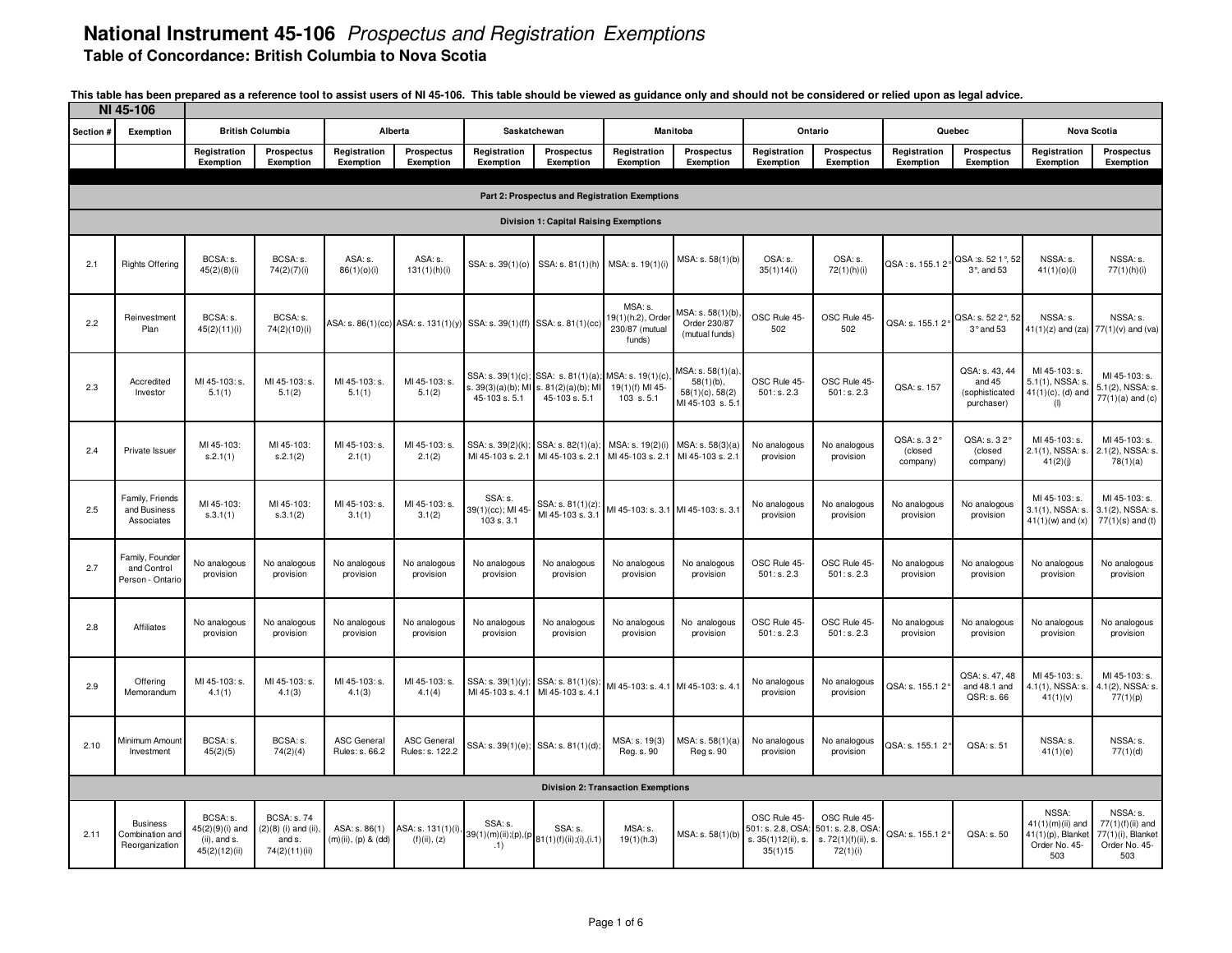|           | NI 45-106                                                               |                                      |                                                  |                                               |                                                  |                                                     |                                               |                                         |                           |                                                      |                                                        |                              |                                |                                |                                |
|-----------|-------------------------------------------------------------------------|--------------------------------------|--------------------------------------------------|-----------------------------------------------|--------------------------------------------------|-----------------------------------------------------|-----------------------------------------------|-----------------------------------------|---------------------------|------------------------------------------------------|--------------------------------------------------------|------------------------------|--------------------------------|--------------------------------|--------------------------------|
| Section i | Exemption                                                               |                                      | <b>British Columbia</b>                          | Alberta                                       |                                                  |                                                     | Saskatchewan                                  |                                         | Manitoba                  |                                                      | Ontario                                                |                              | Quebec                         | <b>Nova Scotia</b>             |                                |
|           |                                                                         | Registration<br>Exemption            | <b>Prospectus</b><br>Exemption                   | Registration<br>Exemption                     | <b>Prospectus</b><br>Exemption                   | Registration<br>Exemption                           | Prospectus<br>Exemption                       | Registration<br>Exemption               | Prospectus<br>Exemption   | Registration<br>Exemption                            | Prospectus<br>Exemption                                | Registration<br>Exemption    | Prospectus<br><b>Exemption</b> | Registration<br>Exemption      | <b>Prospectus</b><br>Exemption |
|           |                                                                         |                                      |                                                  |                                               |                                                  |                                                     |                                               |                                         |                           |                                                      |                                                        |                              |                                |                                |                                |
| 2.12      | <b>Asset Acquisition</b>                                                | BCSA: s.<br>45(2)(6)                 | BCSA: s.<br>74(2)(5)                             | ASA: s. 86(1)(s<br>& ASC Gen<br>Rules s. 66.1 | ASA: s. 131(1)(l)<br>& ASC Gen<br>Rules s. 122.1 | SSA: s. 39(1)(t)                                    | SSA: s. 81(1)(m)                              | No analogous<br>provision               | No analogous<br>provision | OSC Rule 45-<br>501: s. 2.16                         | OSC Rule 45-<br>501: s. 2.16                           | No analogous<br>provision    | No analogous<br>provision      | NSSA: s.<br>41(1)(s)           | NSSA: s. 77(1)(l)              |
| 2.13      | Petroleum,<br>Natural Gas and<br>Mining Properties                      | BCSA: s.<br>45(2)(21)                | BCSA: s.<br>74(2)(18)                            | ASA: s. 87(k)                                 | ASA: s.<br>131(1)(m)                             |                                                     | SSA: s. 39(1)(z) SSA: s. 81(1)(n)             | MSA: s.<br>19(1)(b)(v)<br>19(1)(1)(iii) | MSA: s. 58(1)(b)          | OSA: s. 35(2)14 OSA: s. 72(1)(m)                     |                                                        | No analogous<br>provision    | No analogous<br>provision      | NSSA: s.<br>41(2)(n)           | NSSA: s.<br>78(1)(a)           |
| 2.14      | Securities for<br>Debt                                                  | <b>BCSC Rules: s</b><br>89(c)        | BCSC Rules: s.<br>128(e)                         | No analogous<br>provision                     | No analogous<br>provision                        | SSA: s.<br>39(1)(m.1)                               | SSA: s. 81(1)(f.1                             | No analogous<br>provision               | No analogous<br>provision | No analogous<br>provision                            | No analogous<br>provision                              | No analogous<br>provision    | No analogous<br>provision      | No analogous<br>provision      | No analogous<br>provision      |
| 2.15      | ssuer Acquisition<br>or Redemption                                      | BCSA: s.<br>45(2)(29)                | BSCA: s.<br>74(2)(27)                            | ASA s. 86(1)(t)                               |                                                  | ASA s. 131(1)(n) SSA: s. 39(1)(s)                   | SSA: s. 81(1)(l)                              | MSA: s.<br>19(1)(h.1)                   | MSA: s. 58(1)(b)          | OSC Rule 45-<br>501: s. 2.3                          | OSC Rule 45-<br>501: s. 2.3                            | No analogous<br>provision    | No analogous<br>provision      | NSSA: s.<br>41(1)(ad)          | NSSA: s.<br>77(1)(x)           |
| 2.16      | Take-over Bid<br>and Issuer Bid                                         | BCSA: ss.<br>$45(2)(24)$ and<br>(28) | BCSA: s.<br>74(2)(21), (24)<br>$(25)$ and $(26)$ | ASA s. 86(1)(q)<br>$(r)$ and $(ee)$           | ASA s. 131(1)(j)<br>$(k)$ and $(aa)$             | SSA: s.<br>$39(1)(q)$ , (r)                         | SSA: s.<br>81(1)(j),(k)                       | MSA: s. 19(1)(k) MSA: s. 58(1)(b)       |                           | OSA: s.<br>35(1)16,17, OSC<br>Rule 45-501: s.<br>2.5 | OSA: s.<br>72(1)(j),(k), OSC<br>Rule 45-501: s.<br>2.5 | QSA: s. 155.1<br>$2.1^\circ$ | QSA: s. 63                     | NSSA: s.<br>$41(1)(q)$ and (r) | NSSA: s. 77(1)(j)<br>and $(k)$ |
| 2.17      | Offer to Acquire<br>to Security<br>Holder Outside<br>cocal Jurisdiction | No analogous<br>provision            | No analogous<br>provision                        | No analogous<br>provision                     | No analogous<br>provision                        | No analogous<br>provision                           | No analogous<br>provision                     | No analogous<br>provision               | No analogous<br>provision | OSC Rule 45<br>501: s. 2.15                          | OSC Rule 45-<br>501: s. 2.15                           | No analogous<br>provision    | No analogous<br>provision      | No analogous<br>provision      | No analogous<br>provision      |
|           |                                                                         |                                      |                                                  |                                               |                                                  |                                                     | <b>Division 3: Investment Fund Exemptions</b> |                                         |                           |                                                      |                                                        |                              |                                |                                |                                |
| 2.18      | Investment Fund<br>Reinvestment                                         | BCSA: s.<br>45(2)(25)                | BCSA: s.<br>74(2)(22)                            | <b>ASC General</b><br>Rules: s. 66(b)         | <b>ASC General</b><br>Rules: s. 122(b)           |                                                     | SSA: s. 39(1)(gg) SSA: s. 81(1)(dd)           | No analogous<br>provision               | No analogous<br>provision | OSC Rule 81-<br>501                                  | OSC Rule 81<br>501                                     | QSA: s. 155.12               | QSA: s. 52 2°<br>and 53        | NSSA: s.<br>41(1)(ai)          | NSSA: s.<br>77(1)(ac)          |
| 2.19      | Additional<br>Investment in<br><b>nvestment Funds</b>                   | BCSA: s.<br>45(2)(22)                | BCSA: s.<br>74(2)(19)                            | <b>ASC General</b><br>Rules: s. 66(c)         | <b>ASC General</b><br>Rules: s. 122(c)           |                                                     | SSA: s. 39(1)(hh) SSA: s. 81(1)(ee            | No analogous<br>provision               | No analogous<br>provision | OSC Rule 45-<br>501: s.2.12(1)                       | OSC Rule 45-<br>501: s.2.12(1)                         | No analogous<br>provision    | No analogous<br>provision      | NSSA: s.<br>41(1)(aj)          | NSSA: s.<br>77(1)(ad)          |
| 2.20      | Private<br><b>Investment Club</b>                                       | <b>BCSA: s. 46(c)</b>                | <b>BCSA: s. 75(a)</b>                            | ASA: s. 87(c)                                 |                                                  | ASA: s. 143(1)(a) SSA: s. 39(2)(C) SSA: s. 82(1)(a) |                                               | No analogous<br>provision               | No analogous<br>provision | OSA: s. 35(2)3                                       | OSA: s. 73(1)(a)                                       | QSA: s. 3 12°                | QSA: s. 3 12°                  | NSSA: s.<br>41(2)(c)           | NSSA: s.<br>78(1)(a)           |
| 2.21      | Private<br>nvestment Fund<br>Loan and Trust<br>Pools                    | <b>BCSA: s. 46(c)</b>                | BCSA: s. 75(a)                                   | ASA: s. 87(c)                                 |                                                  | ASA: s. 143(1)(a) SSA: s. 39(2)(d) SSA: s. 82(1)(a) |                                               | No analogous<br>provision               | No analogous<br>provision | OSA: s. 35(2)3<br>OSC Rule 45-<br>501: s.3.3         | OSA: s. 73(1)(a)<br>OSC Rule 45-<br>501: s.3.3         | No analogous<br>provision    | No analogous<br>provision      | <b>Blanket Order</b><br>No. 13 | <b>Blanket Order</b><br>No. 13 |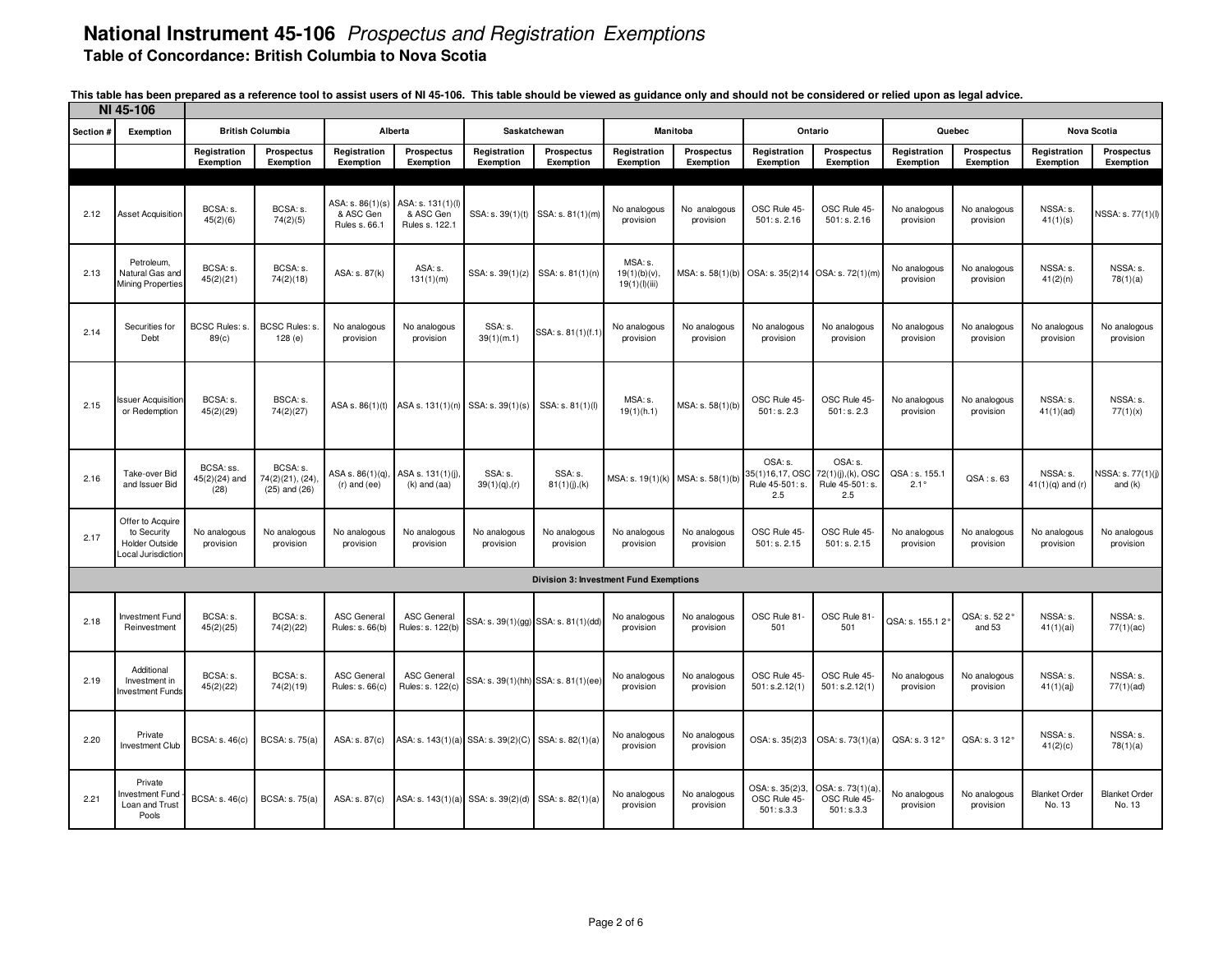| NI 45-106 |                                                                                                                                                    |                                                                                                            |                                                                  |                                                        |                                    |                                                               |                                |                                                        |                                |                               |                                                  |                                                        |                                                                                                 |                                                                  |                                                                  |
|-----------|----------------------------------------------------------------------------------------------------------------------------------------------------|------------------------------------------------------------------------------------------------------------|------------------------------------------------------------------|--------------------------------------------------------|------------------------------------|---------------------------------------------------------------|--------------------------------|--------------------------------------------------------|--------------------------------|-------------------------------|--------------------------------------------------|--------------------------------------------------------|-------------------------------------------------------------------------------------------------|------------------------------------------------------------------|------------------------------------------------------------------|
| Section # | Exemption                                                                                                                                          |                                                                                                            | <b>British Columbia</b>                                          |                                                        | Alberta                            | Saskatchewan                                                  |                                | <b>Manitoba</b>                                        |                                | Ontario                       |                                                  |                                                        | Quebec                                                                                          | Nova Scotia                                                      |                                                                  |
|           |                                                                                                                                                    | Registration<br>Exemption                                                                                  | Prospectus<br>Exemption                                          | Registration<br>Exemption                              | Prospectus<br>Exemption            | Registration<br>Exemption                                     | <b>Prospectus</b><br>Exemption | Registration<br>Exemption                              | <b>Prospectus</b><br>Exemption | Registration<br>Exemption     | <b>Prospectus</b><br>Exemption                   | Registration<br>Exemption                              | Prospectus<br>Exemption                                                                         | Registration<br>Exemption                                        | <b>Prospectus</b><br>Exemption                                   |
|           | Division 4: Employee, Executive Officer, Director and Consultant Exemptions                                                                        |                                                                                                            |                                                                  |                                                        |                                    |                                                               |                                |                                                        |                                |                               |                                                  |                                                        |                                                                                                 |                                                                  |                                                                  |
|           |                                                                                                                                                    |                                                                                                            |                                                                  |                                                        |                                    |                                                               |                                |                                                        |                                |                               |                                                  |                                                        |                                                                                                 |                                                                  |                                                                  |
| 2.24      | Employee,<br>Executive<br>Officer, Director<br>and Consultant                                                                                      | BCSA: s.<br>45(2)(10)(i)(ii)(iii) 74(2)(9)(i)(ii)(iii)<br>BCSC Rules: s.<br>89(f), MI 45-105:<br>s. 2.1(1) | BCSA: s.<br>BCSC Rules: s.<br>128(g) and MI 45<br>105: s. 2.1(2) | MI 45-105: s.<br>2.1(1)                                | MI 45-105: s.<br>2.1(2)            | SSA: s. 39(1)(u); SSA: s. 81(1)(0)<br>MI 45-105: s.<br>2.1(1) | MI 45-105: s.<br>2.1(2)        | MI 45-105: s.<br>2.1(1)                                | MI 45-105: s.<br>2.1(2)        | MI 45-105: s.<br>2.1(1)       | MI 45-105: s.<br>2.1(2)                          | QSA: s. 155.1 2                                        | QSA: s. 52 5°<br>(for employees<br>and senior<br>executives only)<br>and Policy<br>Statement Q3 | MI 45-105: s.<br>2.1(1), NSSA: s.<br>$41(1)(t)$ and<br>41(1)(al) | MI 45-105: s.<br>2.1(2), NSSA: s.<br>$77(1)(n)$ and<br>77(1)(af) |
| 2.26      | <b>Trades Among</b><br>Current or<br>Former<br>Employees<br>Executive<br>Officers.<br>Directors, or<br>Consultants of a<br>Non-Reporting<br>Issuer | MI 45-105:<br>S.2.2(1)                                                                                     | MI 45-105: s.<br>2.2(2)                                          | MI 45-105: s.<br>2.2(1)                                | MI 45-105: s.<br>2.2(2)            | MI 45-105: s.<br>2.2(1)                                       | MI 45-105: s.<br>2.2(2)        | MI 45-105: s.<br>2.2(1)                                | MI 45-105: s.<br>2.2(2)        | MI 45-105: s.<br>2.2(1)       | MI 45-105: s.<br>2.2(2)                          | No analogous<br>provision                              | No analogous<br>provision                                                                       | MI 45-105: s.<br>2.2(1)                                          | MI 45-105: s.<br>2.2(2)                                          |
| 2.27      | Permitted<br>Transferees                                                                                                                           | <b>BCSA:</b><br>s.45(2)(10)(iii)<br>and MI 45-105<br>S.2.4(1), (2)                                         | BCSA: s.<br>74(2)(9)(iii) and<br>MI 45-105:<br>S.2.4(3)          | MI 45-105: s.<br>$2.4(1)$ , $(2)$                      | MI 45-105: s.<br>2.4(3)            | MI 45-105: s.<br>$2.4(1)$ , $(2)$                             | MI 45-105: s.<br>2.4(3)        | MI 45-105: s.<br>2.4(1), (2)                           | MI 45-105: s.<br>2.4(3)        | MI 45-105: s.<br>2.4(1), (2)  | MI 45-105: s.<br>2.4(3)                          | No analogous<br>provision                              | No analogous<br>provision                                                                       | MI 45-105: s.<br>2.4(1), (2)                                     | MI 45-105: s.<br>2.4(3)                                          |
| 2.28      | Resale - Non-<br>reporting Issuer                                                                                                                  | MI 45-105: s. 3.2                                                                                          |                                                                  | MI 45-105: s. 3.2                                      |                                    | MI 45-105: s. 3.2                                             |                                | MI 45-105: s. 3.2                                      |                                | MI 45-105: s. 3.2             |                                                  | No analogous<br>provision                              |                                                                                                 | MI 45-105: s. 3.2                                                |                                                                  |
| 2.29      | <b>Issuer Bid</b>                                                                                                                                  | MI 45-105: s. 4.1, Issuer Bid                                                                              | <b>Exemption Only</b>                                            | MI 45-105: s. 4.1, Issuer Bid<br><b>Exemption Only</b> |                                    | MI 45-105: s. 4.1, Issuer Bid<br><b>Exemption Only</b>        |                                | MI 45-105: s. 4.1, Issuer Bid<br><b>Exemption Only</b> |                                | MI 45-105: s. 4.1, Issuer Bid | <b>Exemption Only</b>                            | QSA: s. 147.21 3°, Issuer Bid<br><b>Exemption Only</b> |                                                                                                 | MI 45-105: s. 4.1, Issuer Bid<br><b>Exemption Only</b>           |                                                                  |
|           |                                                                                                                                                    |                                                                                                            |                                                                  |                                                        |                                    |                                                               |                                | <b>Division 5: Miscellaneous Exemptions</b>            |                                |                               |                                                  |                                                        |                                                                                                 |                                                                  |                                                                  |
| 2.30      | Incorporation or<br>Organization                                                                                                                   | BCSA: s.<br>45(2)(15)                                                                                      | BCSA: s.<br>74(2)(14)                                            | No analogous<br>provision                              | No analogous<br>provision          | SSA: s. 39(1)(v)                                              | SSA: s. 81(1)(p)               | No analogous<br>provision                              | No analogous<br>provision      |                               | OSA: s. 35(1)20 OSA: s. 72(1)(0) QSA: s. 155.1 2 |                                                        | QSA: s. 54                                                                                      | NSSA: s.<br>41(1)(u)                                             | NSSA: s.<br>77(1)(0)                                             |
| 2.31      | <b>Isolated Trade by</b><br>Issuer                                                                                                                 | BCSA: s.<br>45(2)(3)                                                                                       | BCSA: s.<br>74(2)(2)                                             |                                                        | ASA: s. 86(1)(b) ASA: s. 131(1)(b) | SSA: s. 39(1)(b)                                              | SSA: s. 81(1)(b)               | MSA: s. 19(1)(b) MSA: s. 58(1)(b)                      |                                | OSA: s. 35(1)2                | OSA: s. 72(1)(b)                                 | QSA: s. 38°                                            | QSA: s. 38° (for<br>debt securities<br>only)                                                    | NSSA: s.<br>41(1)(b)                                             | NSSA: s.<br>77(1)(b)                                             |
| 2.32      | Dividends                                                                                                                                          | BCSA: s.<br>45(2)(12)(i) s.<br>45(2)(14)                                                                   | BCSA: s.<br>74(2)(11)(i), s.<br>74(2)(13)                        | ASA: s.<br>$86(1)(m)(i)$ and<br>(n)                    | ASA: s.<br>$131(1)(f)(i)$ & (g)    | SSA: s.<br>39(1)(m)(i);(n)                                    | SSA: s.<br>81(1)(f)(i);(g)     | MSA: s.<br>19(1)(h.2)                                  | MSA: s. 58(1)(b)               | OSA: s.<br>$35(1)12(i)$ , 13  | OSA: s.<br>72(1)(f)(i),(g)                       | QSA: s. 155.1 2°                                       | QSA: s. 52 2°                                                                                   | NSSA: s.<br>$41(1)(m)(i)$ and<br>41(1)(n)                        | NSSA: s.<br>77(1)(f)(i) and<br>77(1)(g)                          |
| 2.33      | <b>Trade to Lender</b><br>by Control<br>Person for<br>Collateral                                                                                   | No analogous<br>provision                                                                                  | No analogous<br>provision                                        |                                                        | ASA: s. 86(1)(f) ASA: s. 131(1)(e) | SSA: s. 39(1)(f)                                              | SSA: s. 81(1)(e)               | No analogous<br>provision                              | No analogous<br>provision      |                               | OSA: s. 35(1)6 OSA: s. 72(1)(e)                  | No analogous<br>provision                              | No analogous<br>provision                                                                       | VSSA: s. 41(1)(f)                                                | NSSA: s.<br>77(1)(e)                                             |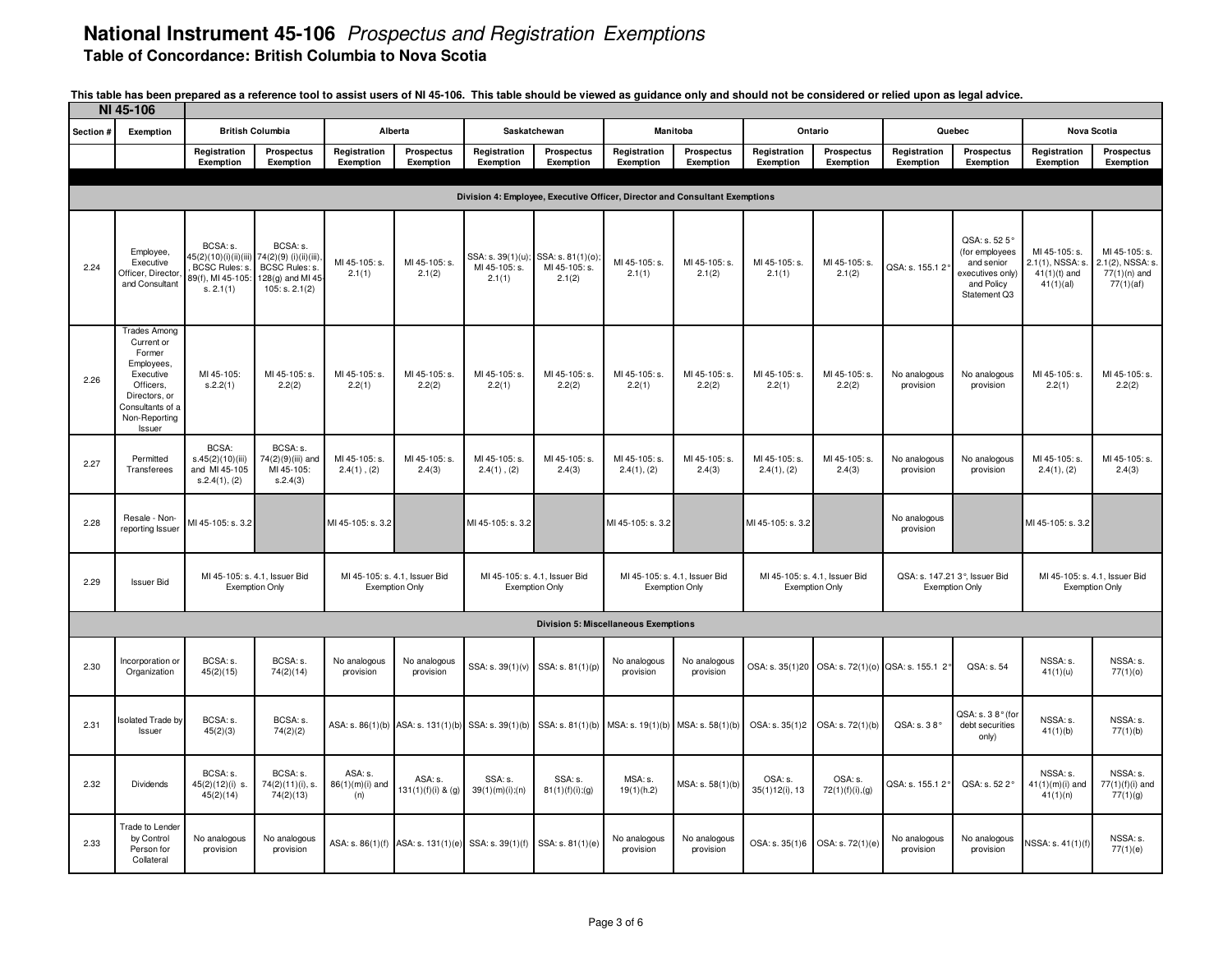| NI 45-106                           |                                                |                                                                                   |                                                                        |                                                       |                                                     |                                                                                       |                                            |                                               |                                                                                       |                                                               |                                                                                                                       |                                                    |                                             |                                                                                      |                                                                                    |
|-------------------------------------|------------------------------------------------|-----------------------------------------------------------------------------------|------------------------------------------------------------------------|-------------------------------------------------------|-----------------------------------------------------|---------------------------------------------------------------------------------------|--------------------------------------------|-----------------------------------------------|---------------------------------------------------------------------------------------|---------------------------------------------------------------|-----------------------------------------------------------------------------------------------------------------------|----------------------------------------------------|---------------------------------------------|--------------------------------------------------------------------------------------|------------------------------------------------------------------------------------|
| Section #                           | Exemption                                      |                                                                                   | <b>British Columbia</b>                                                |                                                       | Alberta                                             |                                                                                       | Saskatchewan                               |                                               | Manitoba                                                                              |                                                               | Ontario                                                                                                               |                                                    | Quebec                                      |                                                                                      | Nova Scotia                                                                        |
|                                     |                                                | Registration<br>Exemption                                                         | Prospectus<br>Exemption                                                | Registration<br>Exemption                             | <b>Prospectus</b><br>Exemption                      | Registration<br>Exemption                                                             | Prospectus<br>Exemption                    | Registration<br>Exemption                     | Prospectus<br>Exemption                                                               | Registration<br>Exemption                                     | Prospectus<br>Exemption                                                                                               | Registration<br>Exemption                          | Prospectus<br>Exemption                     | Registration<br>Exemption                                                            | <b>Prospectus</b><br>Exemption                                                     |
|                                     |                                                |                                                                                   |                                                                        |                                                       |                                                     |                                                                                       |                                            |                                               |                                                                                       |                                                               |                                                                                                                       |                                                    |                                             |                                                                                      |                                                                                    |
| 2.34                                | Acting as<br>Underwriter                       | BCSA: s.<br>45(2)(16)                                                             | BCSA: s.<br>74(2)(15)                                                  | No analogous<br>provision                             | No analogous<br>provision                           | SSA: s. 39(1)(i)                                                                      | SSA: s. 81(1)(u)                           | MSA: s. 19(1)(f)                              | MSA: s. 58(1)(b)                                                                      | OSA: s. 35(1)9                                                | OSA: s. 72(1)(r)                                                                                                      | QSA: s. 155.12                                     | QSA: s. 55                                  |                                                                                      | NSSA: s. 41(1)(i) NSSA: s. 77(1)(r)                                                |
| 2.35                                | Guaranteed Debt                                | <b>BCSA: s. 46(a)</b>                                                             | <b>BCSA: s. 75(a)</b>                                                  | ASA: s. 87(a)<br>and (b)                              |                                                     |                                                                                       |                                            |                                               | ASA: s. 143(1)(a) SSA: s. 39(2)(a) SSA: s. 82(1)(a) MSA: s. 19(2)(a) MSA: s. 58(3)(a) | OSA: s. 35(2)1.<br>2, OSC Rule 45-<br>501: s. 2.10            | OSA: s. 73(1)(a),<br>OSC Rule 45-<br>501: s. 2.10                                                                     | QSA: s. 3 par 1°.<br>14° and 15° and<br>s. 157.12° | QSA: s. 3 par 1°<br>14° and 15° and<br>s.41 | NSSA: s.<br>41(2)(a)                                                                 | NSSA: s.<br>78(1)(a)                                                               |
| 2.36                                | Short-term debt                                | <b>BCSA: s. 46(d)</b>                                                             | BCSA: s. 75(a)                                                         | ASA: s. 87(d)                                         |                                                     | ASA: s. 143(1)(a) SSA: s. 39(2)(e) SSA: s. 82(1)(a) MSA: s. 19(2)(c) MSA: s. 58(3)(a) |                                            |                                               |                                                                                       |                                                               | OSA: s. 35(2)4 OSA: s. 73(1)(a) QSA: s. 155.1 2°                                                                      |                                                    | QSA: s. 413°                                | NSSA: s.<br>41(2)(d)                                                                 | NSSA: s.<br>78(1)(a)                                                               |
| 2.37                                | Mortgages                                      | BCSA: s. 46(e)                                                                    | <b>BCSA: s. 75(a)</b>                                                  | ASA: s. 87(e)                                         |                                                     | ASA: s. 143(1)(a) SSA: s. 39(2)(f) SSA: s. 82(1)(a) MSA: s. 19(2)(d) MSA: s. 58(3)(a) |                                            |                                               |                                                                                       |                                                               | OSA: s. 35(2)5 OSA: s. 73(1)(a)                                                                                       | No analogous<br>provision                          | No analogous<br>provision                   | NSSA: s.<br>41(2)(e)                                                                 | NSSA: s.<br>78(1)(a)                                                               |
| 2.38                                | Personal<br><b>Property Security</b><br>Act    | BCSA: s. 46(f)                                                                    | <b>BCSA: s. 75(a)</b>                                                  | ASA: s. 87(f)                                         |                                                     | ASA: s. 143(1)(a) SSA: s. 39(2)(g) SSA: s. 82(1)(a) MSA: s. 19(2)(e) MSA: s. 58(3)(a) |                                            |                                               |                                                                                       |                                                               | OSA: s. 35(2)6 OSA: s. 73(1)(a)                                                                                       | QSA: s. 37°                                        | QSA: s. 37°                                 | VSSA: s. 41(2)(f)                                                                    | NSSA: s.<br>78(1)(a)                                                               |
| 2.39                                | Not for profit<br>issuer                       | BCSA: s. 46(g)                                                                    | <b>BCSA: s. 75(a)</b>                                                  | ASA: s. 87(g)                                         |                                                     | ASA: s. 143(1)(a) SSA: s. 39(2)(h) SSA: s. 82(1)(a)                                   |                                            | MSA: s. 19(2)(f) MSA: s. 58(3)(a)             |                                                                                       | OSA: s. 35(2)7                                                | OSA: s. 73(1)(a)                                                                                                      | QSA: s. 33°                                        | QSA: s. 33°                                 | NSSA: s.<br>41(2)(g)                                                                 | NSSA: s.<br>78(1)(a)                                                               |
| 2.40                                | Variable<br>Insurance<br>Contract              | <b>BCSA: s. 46(l)</b>                                                             | <b>BCSA: s. 75(a)</b>                                                  | ASA: s. 87(l)                                         |                                                     | ASA: s. 143(1)(a) SSA: s. 39(2)(0)                                                    | SSA: s. 82(1)(a)                           | Man. Reg.<br>491/88R: s. 76                   | Man. Reg.<br>491/88R: s. 76                                                           | OSC Rule 45-<br>501: s. 2.2                                   | OSC Rule 45-<br>501: s. 2.2                                                                                           | QSA: s. 3 13°                                      | QSA: s. 3 13°                               | NSSA: s.<br>41(2)(0)                                                                 | NSSA: s.<br>78(1)(a)                                                               |
| 2.41                                | <b>RRSP/RRIF</b>                               | No analogous<br>provision                                                         | No analogous<br>provision                                              |                                                       | ASC Rule 45-502 ASC Rule 45-502                     | MI 45-105<br>(Limited to<br>certain RRSPs)                                            | MI 45-105<br>(Limited to<br>certain RRSPs) | MI 45-105<br>(Limited to<br>certain RRSPs)    | MI 45-105<br>(Limited to<br>certain RRSPs)                                            | OSC Rule 45-<br>501: s. 2.11                                  | OSC Rule 45-<br>501: s. 2.11                                                                                          | No analogous<br>provision                          | No analogous<br>provision                   | No analogous<br>provision                                                            | No analogous<br>provision                                                          |
| 2.42                                | Schedule III<br>Banks - Evidence<br>of Deposit | No analogous<br>provision                                                         | No analogous<br>provision                                              | No analogous<br>provision                             | No analogous<br>provision                           | No analogous<br>provision                                                             | No analogous<br>provision                  |                                               | MSA: s. 19(1)(c) MSA: s. 58(1)(a)                                                     | No analogous<br>provision                                     | No analogous<br>provision                                                                                             | QSA: s. 39°                                        | QSA: s. 39°                                 | No analogous<br>provision                                                            | No analogous<br>provision                                                          |
| 2.43                                | <b>Conversion</b><br>Exchange, or<br>Exercise  | BCSA: s.<br>$45(2)(8)(ii)$ , s.<br>45(2)(12)(iii), and<br>MI 45-105: s.<br>2.3(1) | BCSA: s.<br>74(2)(7)(ii), s.<br>74(2)(11)(iii) MI<br>45-105: s. 2.3(2) | ASA: s.<br>86(1)(m)(iii) &<br>MI 45-105: s.<br>2.3(1) | ASA: s.<br>131(1)(f)(iii) & MI<br>45-105: s. 2.3(2) | SSA: s.<br>39(1)(m)(iii), (iv)                                                        | SSA: s.<br>81(1)(f)(iii), (iv)             | MSA: s. 19(1)(h)<br>19(1)(h.1),<br>19(1)(h.2) | MSA: s. 58(1)(b)                                                                      | OSA: s.<br>35(1)12(iii), s.<br>Rule 45-501: s.<br>2.6, s. 2.7 | OSA: s.<br>72(1)(f)(iii), s.<br>35(1)14(ii), OSC 72(1)(h)(ii), OSC QSA: s. 155.1 2°<br>Rule 45-501: s.<br>2.6, s. 2.7 |                                                    | QSA: s. 52 1<br>and 52 4 $^{\circ}$         | NSSA: s.<br>$1(1)(m)(iii)$ and<br>$41(1)(0)(ii)$ ,<br><b>Blanket Order</b><br>No. 38 | NSSA: s.<br>$77(1)(f)(iii)$ and<br>77(1)(h)(ii),<br><b>Blanket Order</b><br>No. 38 |
| Part 3: Regisration Only Exemptions |                                                |                                                                                   |                                                                        |                                                       |                                                     |                                                                                       |                                            |                                               |                                                                                       |                                                               |                                                                                                                       |                                                    |                                             |                                                                                      |                                                                                    |
| 3.1                                 | Registered<br>Dealer                           | BCSA: s.<br>45(2)(7)                                                              |                                                                        | ASA: s. 86(1)(j)                                      |                                                     | SSA: s. 39(1)(j)                                                                      |                                            | MSA: s. 19(1)(g)                              |                                                                                       | OSA: s. 35(1)10                                               |                                                                                                                       | QSA: s. 155.1 11                                   |                                             | NSSA: s. 41(1)(j)                                                                    |                                                                                    |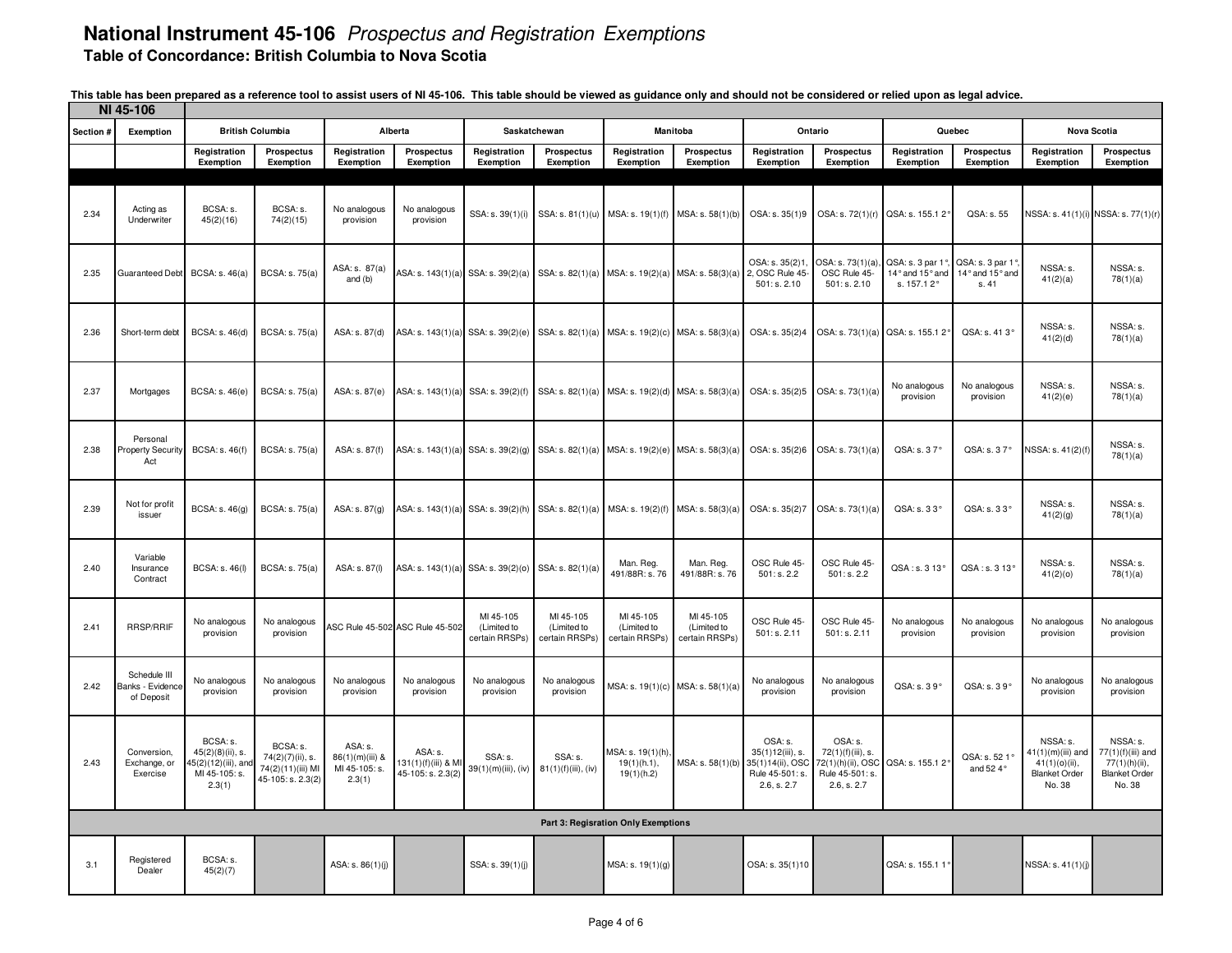| NI 45-106 |                                                                                |                                |                                |                                    |                                                                            |                           |                                                          |                                                             |                                                                          |                                                |                             |                           |                                |                           |                           |
|-----------|--------------------------------------------------------------------------------|--------------------------------|--------------------------------|------------------------------------|----------------------------------------------------------------------------|---------------------------|----------------------------------------------------------|-------------------------------------------------------------|--------------------------------------------------------------------------|------------------------------------------------|-----------------------------|---------------------------|--------------------------------|---------------------------|---------------------------|
| Section # | Exemption                                                                      |                                | <b>British Columbia</b>        |                                    | Alberta                                                                    |                           | Saskatchewan                                             |                                                             | Manitoba                                                                 |                                                | Ontario                     |                           | Quebec                         |                           | Nova Scotia               |
|           |                                                                                | Registration<br>Exemption      | <b>Prospectus</b><br>Exemption | Registration<br>Exemption          | Prospectus<br>Exemption                                                    | Registration<br>Exemption | Prospectus<br>Exemption                                  | Registration<br>Exemption                                   | Prospectus<br>Exemption                                                  | Registration<br>Exemption                      | Prospectus<br>Exemption     | Registration<br>Exemption | <b>Prospectus</b><br>Exemption | Registration<br>Exemption | Prospectus<br>Exemption   |
|           |                                                                                |                                |                                |                                    |                                                                            |                           |                                                          |                                                             |                                                                          |                                                |                             |                           |                                |                           |                           |
| 3.2       | Exchange<br>Contract                                                           | <b>BCSA: s. 47</b>             |                                | ASA: s. 88                         |                                                                            | SSA: s. 39.1              |                                                          | No analogous<br>provision                                   |                                                                          | No analogous<br>provision                      |                             | No analogous<br>provision |                                | No analogous<br>provision |                           |
| 3.3       | <b>Isolated Trade</b>                                                          | BCSA: s.45(2)(3)               |                                | ASA: s. 86(1)(b)                   |                                                                            | SSA: s. 39(1)(b)          |                                                          | MSA: s. 19(1)(b)                                            |                                                                          | OSA: s. 35(1)2                                 |                             | No analogous<br>provision |                                | NSSA: s.<br>41(1)(b)      |                           |
| 3.4       | Estates.<br>Bankruptcies,<br>and Liquidations                                  | BCSA: s.<br>$45(2)(1)(i)-(vi)$ |                                | ASA: s. 86(1)(a)                   |                                                                            | SSA: s. 39(1)(a)          |                                                          | MSA: s. 19(1)(a)                                            |                                                                          | OSA: s. 35(1)1,<br>Ont. Reg. 1015:<br>s.151(b) |                             | QSA: s. 155.1 5°,<br>38°  |                                | NSSA: s.<br>41(1)(a)      |                           |
| 3.5       | Employees of<br>Registered<br>Dealer                                           | No analogous<br>provision      |                                | ASA: s. 86(1)(h)                   |                                                                            | SSA: s. 39(1)(h)          |                                                          | MSA: s.19(1)(e)                                             |                                                                          | OSA: s. 35(1)8                                 |                             | No analogous<br>provision |                                | NSSA: s.<br>41(1)(h)      |                           |
| 3.6       | <b>Small Security</b><br><b>Holder Selling</b><br>and Purchase<br>Arrangements | NI 32-101: s. 2.1              |                                | NI 32-101                          |                                                                            | NI 32-101                 |                                                          | Orders 162/87<br>(TSE) and<br>410/87 (ME)                   |                                                                          | NI 32-101                                      |                             | NI 32-101                 |                                | NI 32-101                 |                           |
| 3.7       | Adviser                                                                        | BCSA: s. 44(2)                 |                                | ASA: s. 85                         |                                                                            | SSA: s. 38                |                                                          | $18(a)$ , (b), (c)<br>and (d)                               |                                                                          | OSA: s. 34(a-d)                                |                             | QSA: s. 156               |                                | <b>NSSA: s. 40</b>        |                           |
| 3.8       | Investment<br>Dealer Acting as<br>Portfolio<br>Manager                         | BCSC Rules: s.<br>86           |                                | <b>ASC General</b><br>Rules: s. 65 |                                                                            | SReg.: s. 60              |                                                          | No analogous<br>provision                                   |                                                                          | Ont. Reg. 1015:<br>s.148                       |                             | QSR: s. 194               |                                | NS Regs: s.77             |                           |
|           |                                                                                |                                |                                |                                    |                                                                            |                           |                                                          | <b>Part 4: Control Block Distributions</b>                  |                                                                          |                                                |                             |                           |                                |                           |                           |
| 4.1       | <b>Control Block</b><br><b>Distributions</b>                                   |                                | NI 62-101                      |                                    | NI 62-101                                                                  |                           | NI 62-101                                                |                                                             | NI 62-101                                                                |                                                | NI 62-101                   |                           | No analogous<br>provision      |                           | NI 62-101                 |
| 4.2       | Trades by a<br>Control Person<br>After a Take-<br>Over Bid                     |                                | No analogous<br>provision      |                                    | <b>ASC General</b><br>Rules: s. 123.1                                      |                           | Sreg.: s. 99                                             |                                                             | No analogous<br>provision                                                |                                                | OSC Rule 45-<br>501: s. 2.4 |                           | No analogous<br>provision      |                           | NS Regs: s.<br>127(t)     |
|           |                                                                                |                                |                                |                                    |                                                                            |                           |                                                          | Part 5: Offerings by TSX Venture Exchange Offering Document |                                                                          |                                                |                             |                           |                                |                           |                           |
| 5.2       | <b>TSX Venture</b><br>Exchange<br>Offering                                     |                                | BCI 45-509: s. 2               |                                    | <b>ASC Blanket</b><br>Order 45-507,<br>Prospectus<br><b>Exemption Only</b> |                           | SFSC GRO 45-<br>910, Prospectus<br><b>Exemption Only</b> |                                                             | MSA: s. 58(3)(b),<br>$58(3)(c)$ ,<br>Prospectus<br><b>Exemption Only</b> |                                                | No analogous<br>provision   |                           | No analogous<br>provision      |                           | No analogous<br>provision |